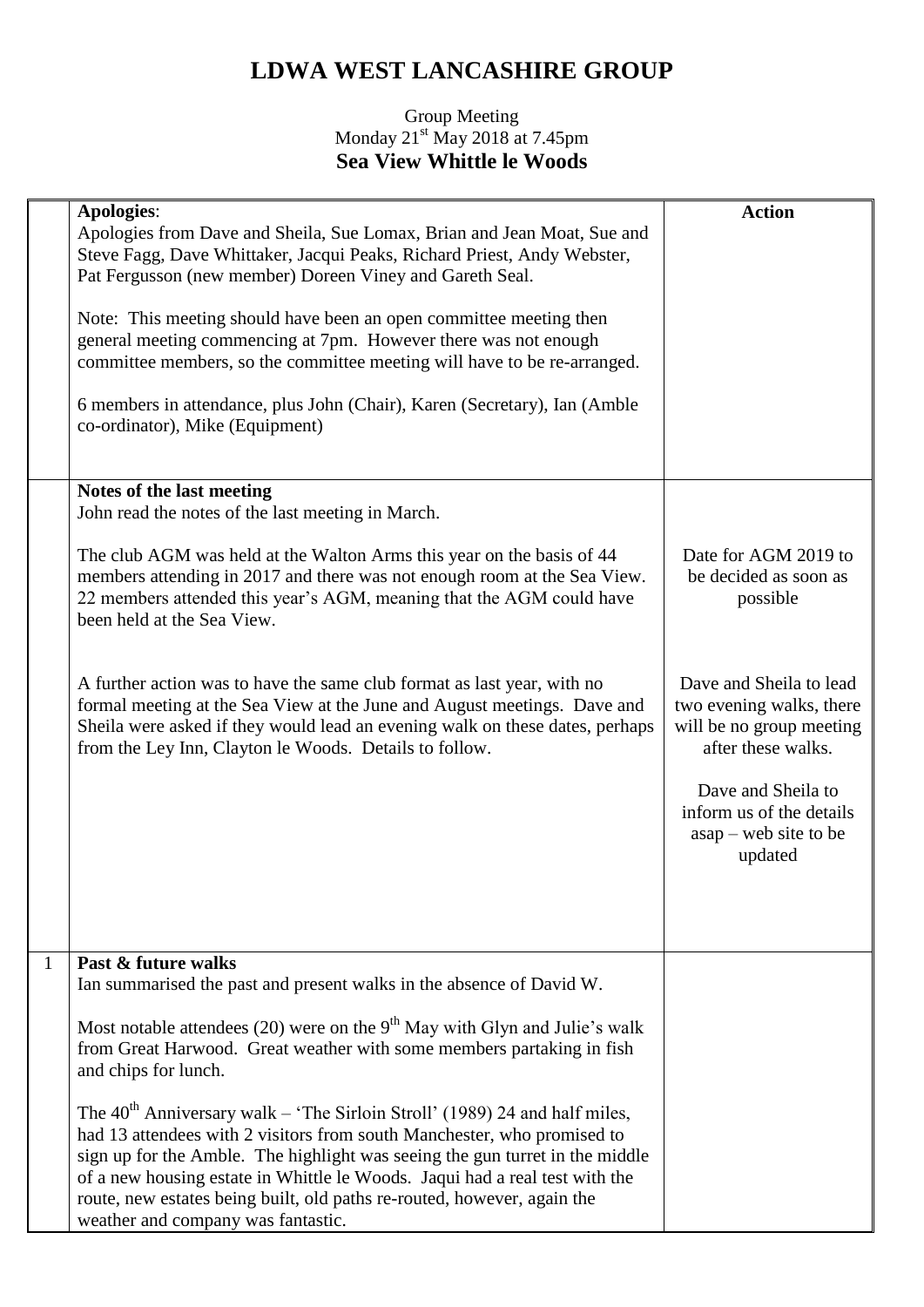|                | $15th$ May – 20 attendees for the 10 mile walk from Scorton picnic site. Again<br>a wonderful days walking with great weather.                                                                                                                                                                         | Thanks to David and Sue<br>for the organization of<br>walks and to the leaders                                                                    |
|----------------|--------------------------------------------------------------------------------------------------------------------------------------------------------------------------------------------------------------------------------------------------------------------------------------------------------|---------------------------------------------------------------------------------------------------------------------------------------------------|
|                | Future walks were discussed                                                                                                                                                                                                                                                                            |                                                                                                                                                   |
|                | The next $40^{th}$ Anniversary walk is the Barbon walk on the $2^{nd}$ June 9.30 at<br>the village hall car park.                                                                                                                                                                                      |                                                                                                                                                   |
|                | Members wanted a note on the website to offer good luck to all members<br>walking the 100.                                                                                                                                                                                                             | Karen/Ian to put note on<br>website                                                                                                               |
| 2              | <b>Lancashire Way</b><br>Update on the Lancashire Way<br>Very good pictures and route descriptions are on the website.<br>2 Stages have been completed.                                                                                                                                                | Thanks to Neil for<br>leading the walk.                                                                                                           |
| $\mathfrak{Z}$ | <b>LDWA Update</b><br>There was an update on GDPR and the club is so far compliant. Ian updated<br>that members may soon be asked if they wish to opt out of publications as<br>well as emails.                                                                                                        |                                                                                                                                                   |
| $\overline{4}$ | Website<br>Ian reported an update section 'About Us' which is including the history of<br>the club. Any member wishing to contribute to this to contact Ian.                                                                                                                                           |                                                                                                                                                   |
| 5 <sup>5</sup> | 40 <sup>th</sup> Anniversary update<br>A singer/guitarist has been booked. Stan has agreed to do a slide show and<br>quiz. Frank has agreed to do a talk on his walking years.                                                                                                                         | Stan updated the meeting                                                                                                                          |
|                | Several catering companies have been contacted; it would appear the Laurels<br>at Higher Walton have the best value and variety.                                                                                                                                                                       | Karen has booked the<br>Laurels.                                                                                                                  |
|                | The intention is to have a relaxed atmosphere with past and present members<br>being able to talk and view 'the memory table'.                                                                                                                                                                         | We have the use of plates<br>and cutlery at the Hall                                                                                              |
|                |                                                                                                                                                                                                                                                                                                        | Karen/Ian to send<br>invitation to past<br>members.                                                                                               |
|                | <b>AGM</b><br>Further discussion took place. John told the meeting that the 2017 AGM<br>minutes were approved. Annual reports were previously submitted to<br>members. Mike delivered his account on the night.                                                                                        |                                                                                                                                                   |
|                | Ian discussed the Amble. Most notable statistics were 198 entrants were non<br>LDWA members. Of which 137 non LDWA walkers. Feedback from the<br>attendees was very positive, particularly the checkpoints and the food. Ian<br>commented that Raynet and Mountain Rescue's assistance were excellent. | Ian to circulate the 2019<br>list for the 9 <sup>th</sup> February as<br>some members have<br>already notified him that<br>they are not available |
|                | Shirley commented that she had refused 30/40 entrants, therefore we could<br>have had 400 entrants. However the hall could not cope with this number.                                                                                                                                                  |                                                                                                                                                   |
|                | David's report on the walks attracted a comment from Jeff that he was<br>pleased to see longer walks on the programme. However there was a lack of                                                                                                                                                     |                                                                                                                                                   |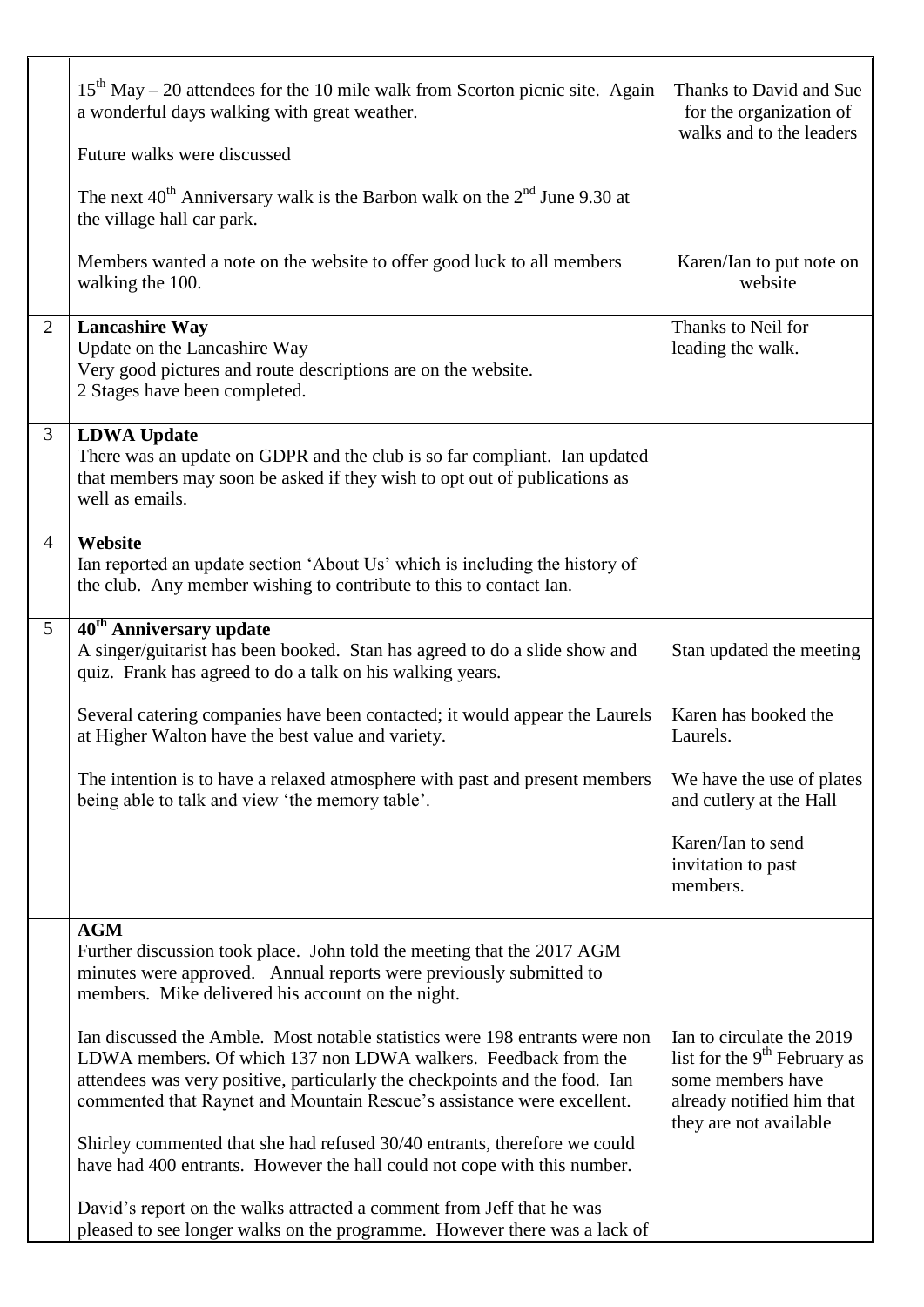| younger walkers. There was a suggestion to advertise winter walks as<br>'mudders' given the conditions this winter and spring.                                                                                                                                                                                   |                                                                                                                                                                                                                                                         |
|------------------------------------------------------------------------------------------------------------------------------------------------------------------------------------------------------------------------------------------------------------------------------------------------------------------|---------------------------------------------------------------------------------------------------------------------------------------------------------------------------------------------------------------------------------------------------------|
| Annual statement of accounts was accepted with one action for receipts to be<br>received at the time of cheques being written. Peter Lomax has agreed the<br>accounts.                                                                                                                                           |                                                                                                                                                                                                                                                         |
| There was one properly submitted motion, that is for the club to consider<br>paying for footpath maintenance of the Amble route. The action at the AGM<br>was for Peter to write to Steve Williams, Public Rights of Way Officer.<br>Peter brought the response letter to the meeting. It was agreed that a fact | Action for Peter and Sue<br>to write to North West<br>Water                                                                                                                                                                                             |
| finding project to commence. Peter and Sue to write to North West Water.                                                                                                                                                                                                                                         | Club to purchase a lap<br>top                                                                                                                                                                                                                           |
| <b>Motions Agreed</b>                                                                                                                                                                                                                                                                                            | Tea and Cakes walk is<br>now the $31st$ July.<br>Update website                                                                                                                                                                                         |
|                                                                                                                                                                                                                                                                                                                  | Amble certificate to be<br>updated. To be available<br>for October                                                                                                                                                                                      |
|                                                                                                                                                                                                                                                                                                                  | Lancashire Way to<br>continue in<br>September/October dates<br>to be agreed. Neil to<br>forward to Ian.                                                                                                                                                 |
|                                                                                                                                                                                                                                                                                                                  | The Plod to be subsidise<br>primary members meal<br>and provide drinks and<br>mince pies on the walk                                                                                                                                                    |
|                                                                                                                                                                                                                                                                                                                  | Donations to Mountain<br>Rescue and Air<br>Ambulance as the club's<br>chosen charities                                                                                                                                                                  |
|                                                                                                                                                                                                                                                                                                                  | Election of the<br>committee was agreed.<br>However because of the<br>lack of quoracy and no<br>meeting tonight, Richard<br>Priest and Andy Webster<br>could not be voted on to<br>the committee. A new<br>date for the committee<br>meeting to be made |
|                                                                                                                                                                                                                                                                                                                  | John reiterated he is to<br>stand down as Chairman<br>in 2019. To mention this<br>at every meeting, in order<br>for someone to consider<br>this position next year.                                                                                     |